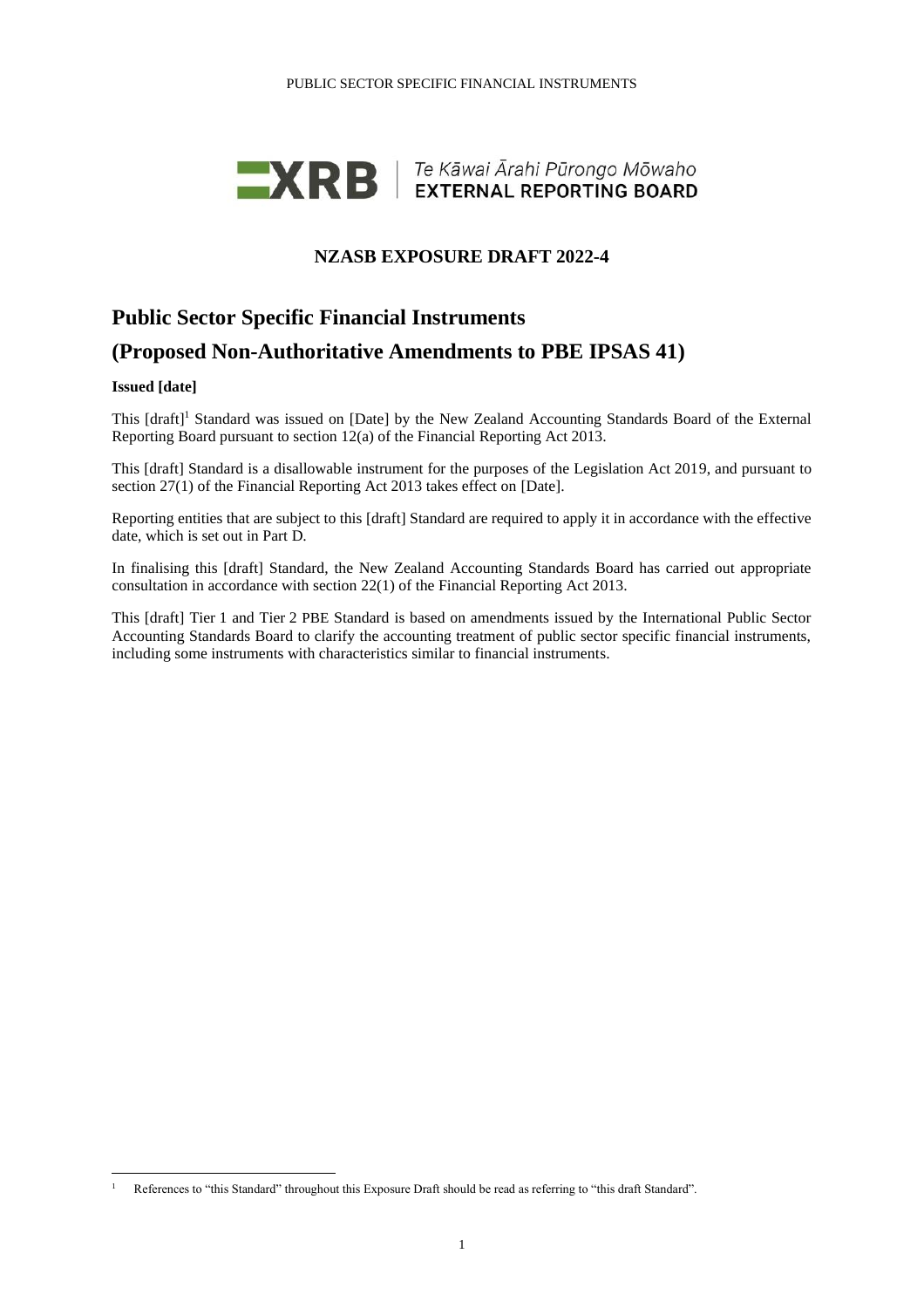### PUBLIC SECTOR SPECIFIC FINANCIAL INSTRUMENTS

### COPYRIGHT

© External Reporting Board (XRB) 2022

This XRB standard contains copyright material and reproduces, with the permission of the International Federation of Accountants (IFAC) parts of the corresponding standard issued by the International Public Sector Accounting Standards Board (IPSASB), and published by IFAC. Reproduction within New Zealand in unaltered form (retaining this notice) is permitted for personal and non-commercial use subject to the inclusion of an acknowledgement of the source.

Requests and enquiries concerning reproduction and rights for commercial purposes within New Zealand should be addressed to the Chief Executive, External Reporting Board at the following email address: [enquiries@xrb.govt.nz.](mailto:enquiries@xrb.govt.nz)

All existing rights (including copyrights) in this material outside of New Zealand are reserved by IFAC, with the exception of the right to reproduce for the purposes of personal use or other fair dealing. Further information can be obtained from IFAC at [www.ifac.org](http://www.ifac.org/) or by writing to [permissions@ifac.org.](mailto:permissions@ifac.org)

ISBN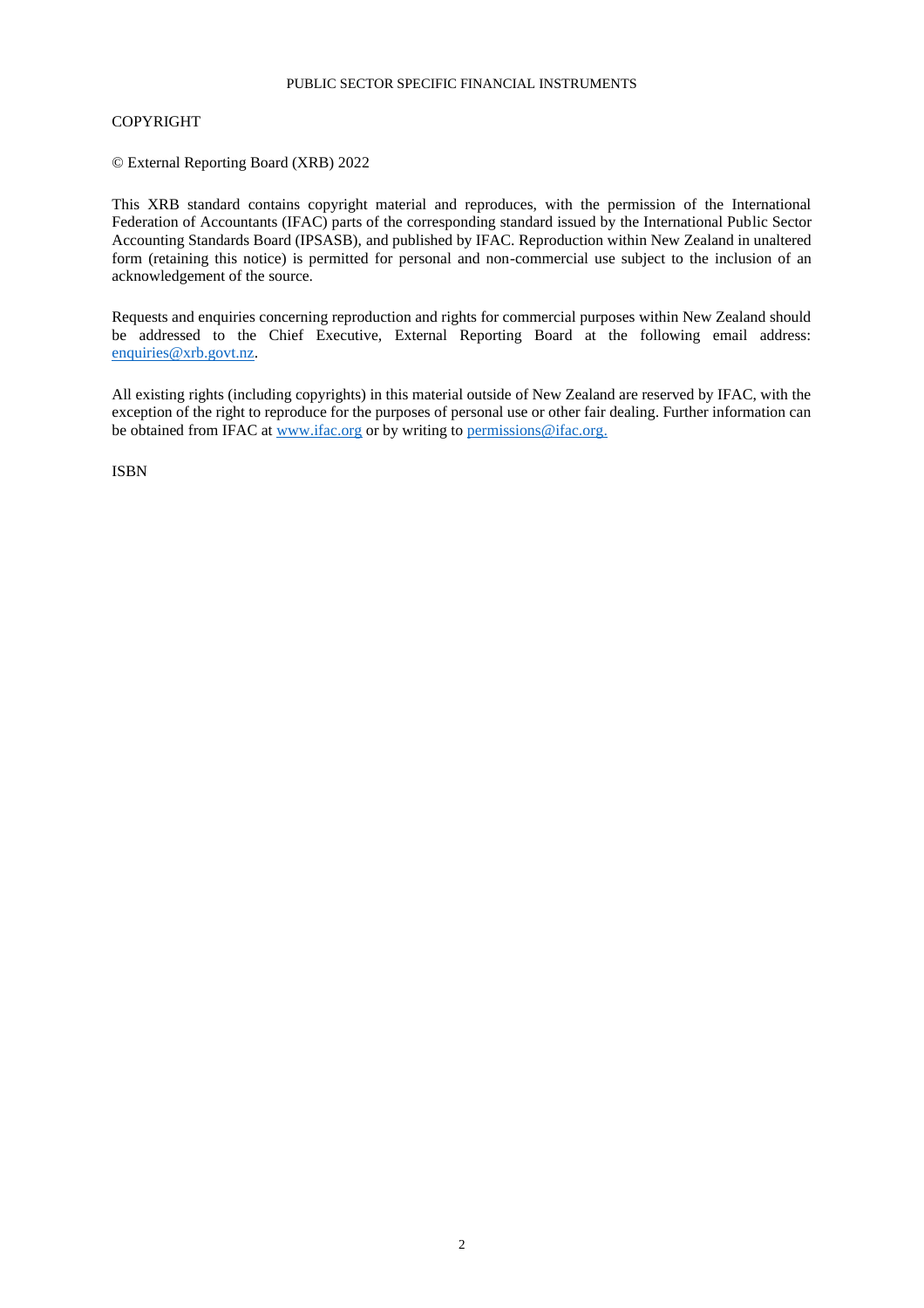### **CONTENTS**

|                      |                                                          | from page |
|----------------------|----------------------------------------------------------|-----------|
|                      | <b>PART A: INTRODUCTION</b>                              | 4         |
| <b>PART B: SCOPE</b> |                                                          | 4         |
|                      | PART C: AMENDMENTS TO PBE IPSAS 41 FINANCIAL INSTRUMENTS | 4         |
|                      | <b>PART D: EFFECTIVE DATE</b>                            | 6         |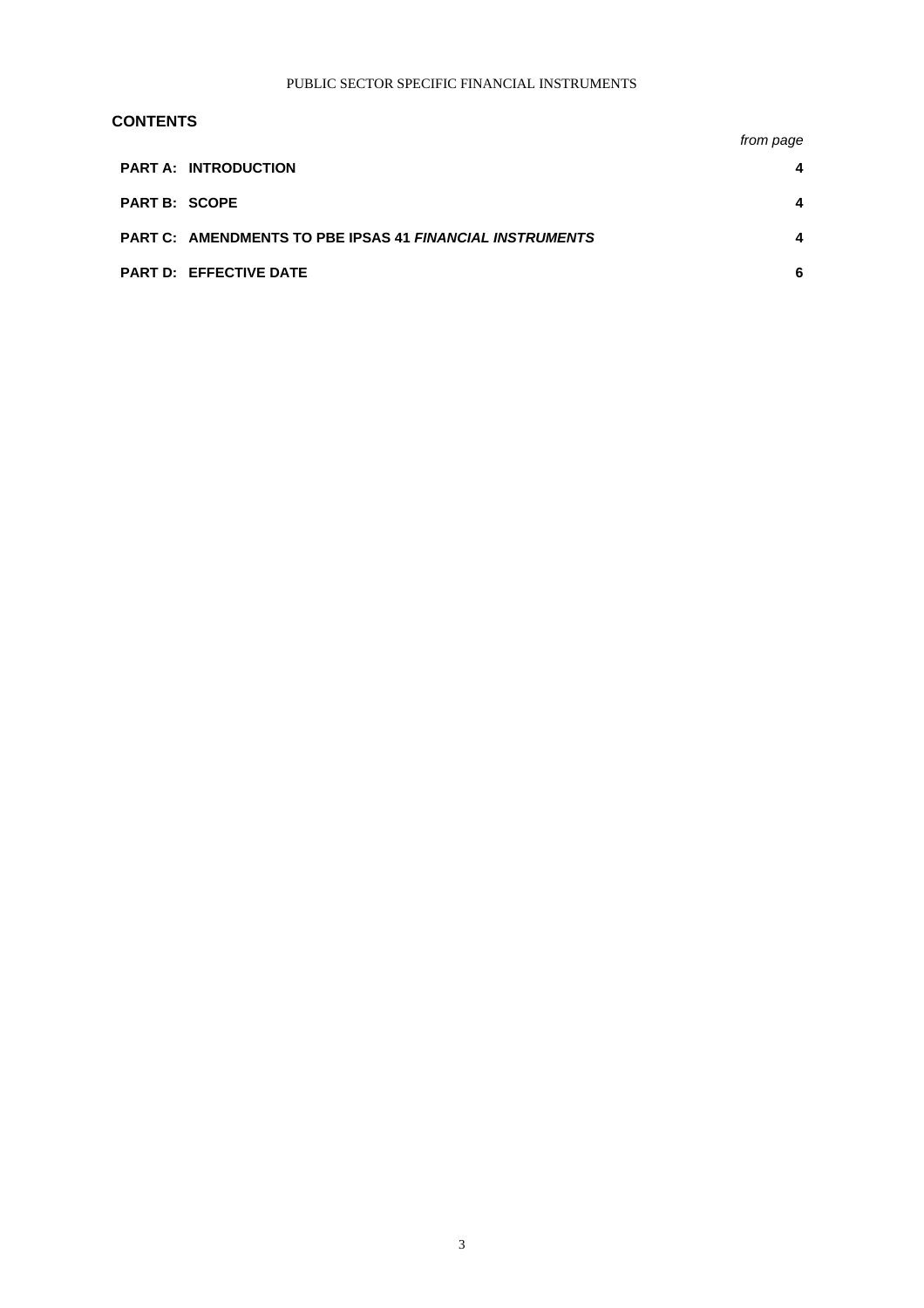## **Part A – Introduction**

This Standard sets out non-authoritative amendments to PBE IPSAS 41 *Financial Instruments*.

The amendments clarify the accounting treatment of public sector specific financial instruments, including some instruments with characteristics similar to financial instruments.

Tier 1 and Tier 2 public benefit entities are required to comply with all the requirements in this Standard.

## **Part B – Scope**

**This Standard applies to Tier 1 and Tier 2 public benefit entities.**

## **Part C – Amendments**

## **Amendments to PBE IPSAS 41** *Financial Instruments*

In the NZASB Basis for Conclusions, paragraphs BC17-BC19 and the related heading are added. New text is underlined.

### **Basis for Conclusions**

*This Basis for Conclusions accompanies, but is not part of, PBE IPSAS 41.* …

### **Public Sector Specific Financial Instruments**

- BC17. In December 2020, the IPSASB issued *Non-Authoritative Amendments to IPSAS 41, Financial Instruments* which amended the non-authoritative Illustrative Examples and Illustrative Guidance accompanying IPSAS 41, *Financial Instruments*. The aim of those amendments was to clarify the accounting treatment of the following items that may be held by public sector entities:
	- (a) Monetary gold;
	- (b) Currency in circulation;
	- (c) International Monetary Fund special drawing rights; and
	- (d) IMF quota subscriptions.
- BC18. The NZASB considered that some public sector PBEs in New Zealand could also find these clarifications helpful and proposed equivalent amendments to PBE Standards. In April 2022 the NZASB issued for comment NZASB ED 2022-4 *Public Sector Specific Financial Instruments* (Proposed non-authoritative amendments to PBE IPSAS 41). The NZASB noted that the clarifications would ensure that PBE IPSAS 41 continues to be aligned with IPSAS 41.
- BC19. The IPSASB had concluded as part of these non-authoritative amendments to IPSAS 41 (BC3E of IPSAS 41) that "*IMF quota subscriptions share a number of features with those in Illustrative Example 32 in IPSAS 41*". The NZASB considered Illustrative Example 32 and concluded it was not useful when determining how to account for IMF quota subscriptions because it does not include all the features that are specific to this arrangement. The NZASB noted that each jurisdiction will need to apply the principles and requirements of IPSAS 41 when determining how to account for IMF quota subscriptions, which will be based on their individual facts, circumstances and how they manage IMF transactions and arrangements.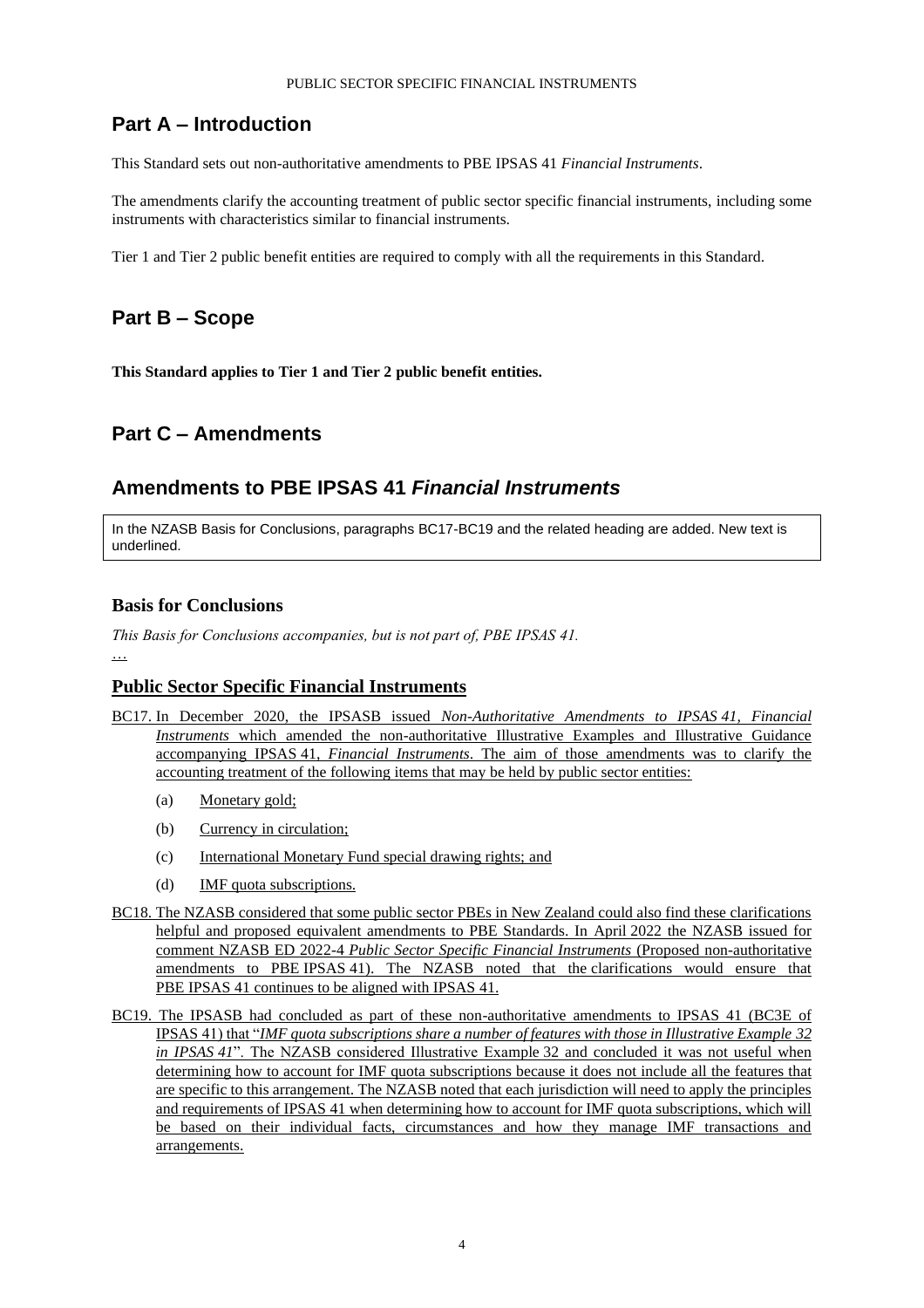### PUBLIC SECTOR SPECIFIC FINANCIAL INSTRUMENTS

### BC20. In [Date] 2022 the NZASB finalised the amendments and issued *Public Sector Specific Financial Instruments* (Amendments to PBE IPSAS 41).

In the Illustrative Examples, paragraph IE211 is amended. Deleted text is struck through and new text is underlined.

### **Illustrative Examples**

*These examples accompany, but are not part of, PBE IPSAS 41.*

…

### **Example 32—Capital Subscriptions Held with Redemption Features**

IE211. In order to participate in and support the activities of International Development Bank A, or similar international organisation, Federal Government B invests invested and acquires acquired a fixed number of subscription rights in International Development Bank A, based on Federal Government B's proportional share of global Gross Domestic Product. Each subscription right costs CU1,000, which provides Federal Government B with the right to put the subscription rights back to International Development Bank A in exchange for the initial amount invested (i.e., CU1,000 per subscription right). International Development Bank A has no obligation to deliver dividends on the subscription rights.

…

In the Implementation Guidance, sections B.1.1 to B.1.2.3 and the related headings are added. New text is underlined.

## **Implementation Guidance**

*This guidance accompanies, but is not part of, IPSAS 41.* …

# **Section B Definitions**

Section B provides non-authoritative guidance on whether certain items meet the definitions in PBE IPSAS 41.

### **B.1 Definition of a Financial Instrument: Gold Bullion**

### **Is gold bullion a financial instrument (like cash) or is it a commodity?**

It is a commodity. Although bullion is a highly liquid asset, there is no contractual right to receive cash or another financial asset inherent in bullion.

### **B.1.1 Definition of a Financial Instrument: Monetary Gold**

### **Is monetary gold a financial instrument (like cash)?**

No. Similar to gold bullion, monetary gold is not a financial instrument as there is no contractual right to receive cash or another financial asset inherent in the item. However, given that monetary gold shares several characteristics with a financial asset, applying the principles set out in PBE IPSAS 41 is generally appropriate under the hierarchy set out in paragraphs 9–15 of PBE IPSAS 3 *Accounting Policies, Changes in Accounting Estimates and Errors*. It may however be appropriate for an entity to consider other PBE Standards depending on the facts and circumstances related to its holding of monetary gold.

### **B.1.2 Public Sector Specific Financial Instruments**

### **B.1.2.1 Definition of a Financial Instrument: Currency Issued as Legal Tender**

### **Does issuing currency as legal tender create a financial liability for the issuer?**

It depends. Currency derives its value, in part, through the statutory arrangement established between the issuer and the holder of the currency whereby currency is accepted as a medium of exchange and is recognised legally as a valid form of payment. In some jurisdictions, this statutory arrangement further obligates the issuer to